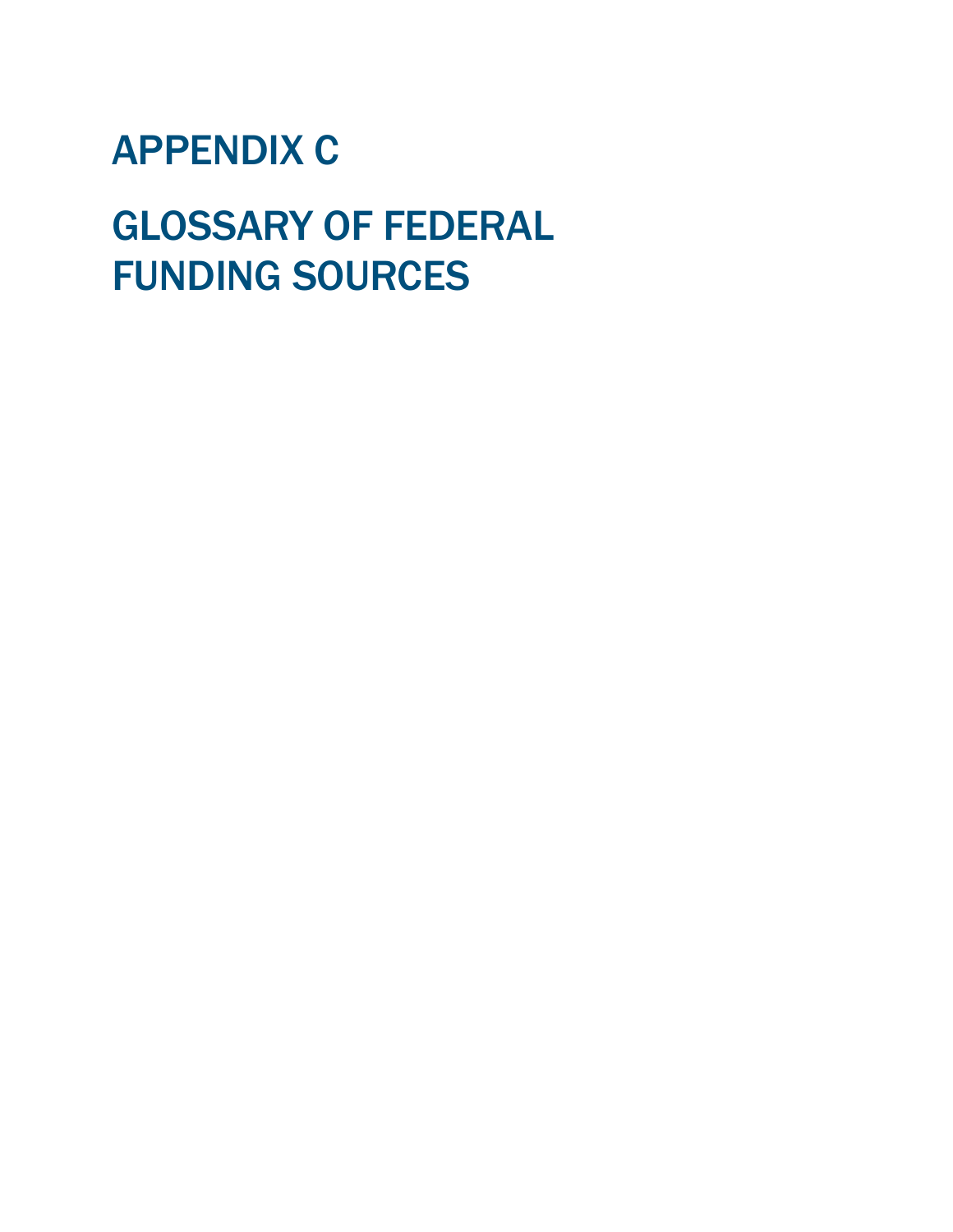# FEDERAL HIGHWAY ADMINISTRATION – TITLE I SOURCES

# Accelerated Innovation Deployment Demonstration Program (Demo)

The Accelerated Innovation Deployment (AID) Demonstration program provides incentive funding for activities eligible for assistance in any phase of a highway transportation project between project planning and project delivery including: Planning, financing, operation, structures, materials, pavements, environment, and construction that address the TIDP goals. The FHWA expects approximately \$10 million to be made available for AID Demonstration in each of Fiscal Years 2016 through 2020 from amounts authorized under section 6002 of the FAST Act. [www.gpo.gov/fdsys/pkg/FR-2016-09-01/html/2016-21063.htm](file://mwcog.org/DFS/dtp/TIP/FY%202019-2024/TIP%20Document/Approved%20-%20October%2017%202018/Appendices/www.gpo.gov/fdsys/pkg/FR-2016-09-01/html/2016-21063.htm)

# Better Utilizing Investments to Leverage Development Transportation Grants Program (BUILD)

FY 2020 BUILD Transportation grants are for planning and capital investments in surface transportation infrastructure and are to be awarded on a competitive basis for projects that will have a significant local or regional impact. BUILD funding can support roads, bridges, transit, rail, ports or intermodal transportation.

https://www.transportation.gov/BUILDgrants

# Bridge Formula Program (BFP) and Bridge Investment Program (BIP)

The Bipartisan Infrastructure Law (BIL) (enacted as the Infrastructure Investment and Jobs Act in November 2021) established these formula-based and grant-based programs to replace, rehabilitate, preserve, protect, and construct highway bridges classified as in poor condition or fair condition. Details on these programs can be found at: <https://www.fhwa.dot.gov/bipartisan-infrastructure-law/bfp.cfm>

https://www.fhwa.dot.gov/bridge/bip/index.cfm

# Carbon Reduction Program (CRP)

Established under the Bipartisan Infrastructure Law (BIL) (enacted as the Infrastructure Investment and Jobs Act in November 2021) provides funds for projects designed to reduce transportation emissions, defined as carbon dioxide (CO2) emissions from on-road highway sources. https://www.fhwa.dot.gov/bipartisan-infrastructure-law/crp\_fact\_sheet.cfm

# Congestion Mitigation and Air Quality Improvement Program (CMAQ)

The FAST Act continued the CMAQ program to provide a flexible funding source to State and local governments for transportation projects and programs to help meet the requirements of the Clean Air Act. Funding is available to reduce congestion and improve air quality for areas that do not meet the National Ambient Air Quality Standards for ozone, carbon monoxide, or particulate matter (nonattainment areas) and for former nonattainment areas that are now in compliance (maintenance areas).

https://www.gpo.gov/fdsys/pkg/FR-2016-09-01/html/2016-21063.htm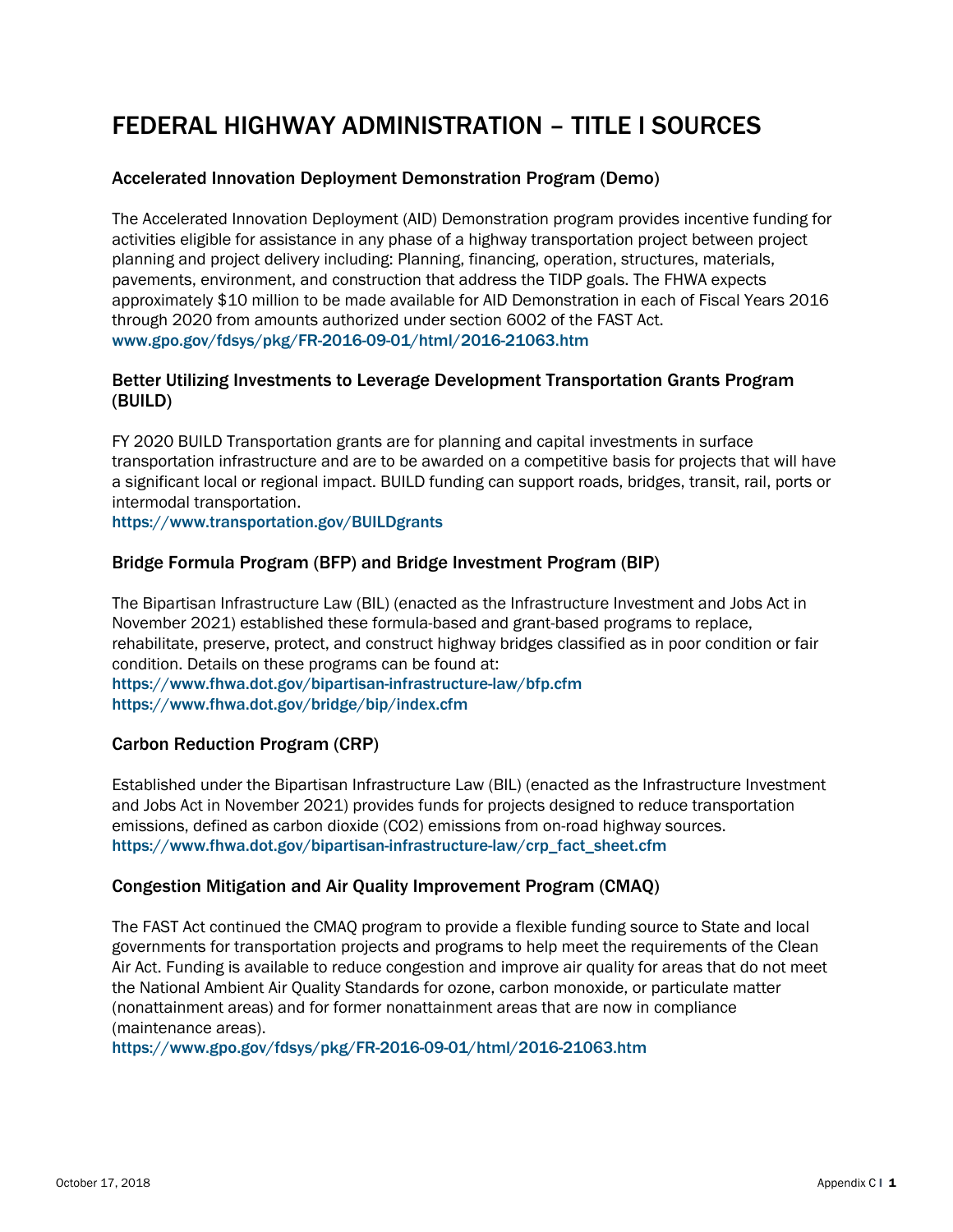# Federal Lands Access Program (FLAP)

The Federal Lands Access Program was established in 23 U.S.C. 204 to improve transportation facilities that provide access to, are adjacent to, or are located within Federal lands. The Access Program supplements state and local resources for public roads, transit systems, and other transportation facilities, with an emphasis on high-use recreation sites and economic generators. https://flh.fhwa.dot.gov/programs/flap/

#### Highway Infrastructure Program (HIP)

The Highway Infrastructure Program sets aside and apportions funding for activities eligible under section 133(b)(1)(A) of title 23, United States Code (U.S.C.), and for the elimination of hazards and the installation of protective devices at railway-highway crossings, and \$475,000,000 shall be set aside for a bridge replacement and rehabilitation program.

https://www.fhwa.dot.gov/legsregs/directives/notices/n4510835/

#### High Priority Project (HPP)

The High Priority Projects Program (pre-MAP-21 23 U.S.C. 117) provided designated funding for specific projects identified in SAFETEA-LU. A total of 5,091 projects are identified, each with a specified amount of funding over the 5 years of SAFETEA-LU. The program was discontinued by MAP-21. https://www.fhwa.dot.gov/programadmin/hpp.cfm

#### Highway Safety Improvement Program (HSIP)

The Highway Safety Improvement Program is a core Federal-aid program with the purpose to achieve a significant reduction in traffic fatalities and serious injuries on all public roads, including non-Stateowned roads and roads on tribal land. The HSIP requires a data-driven, strategic approach to improving highway safety on all public roads with a focus on performance. https://safety.fhwa.dot.gov/hsip/

#### National Electric Vehicle Infrastructure Formula Program (NEVI)

Established under the Bipartisan Infrastructure Law (BIL) (enacted as the Infrastructure Investment and Jobs Act in November 2021) this source provides funding to States to strategically deploy electric vehicle (EV) charging infrastructure and to establish an interconnected network to facilitate data collection, access, and reliability.

https://www.fhwa.dot.gov/bipartisan-infrastructure-law/nevi\_formula\_program.cfm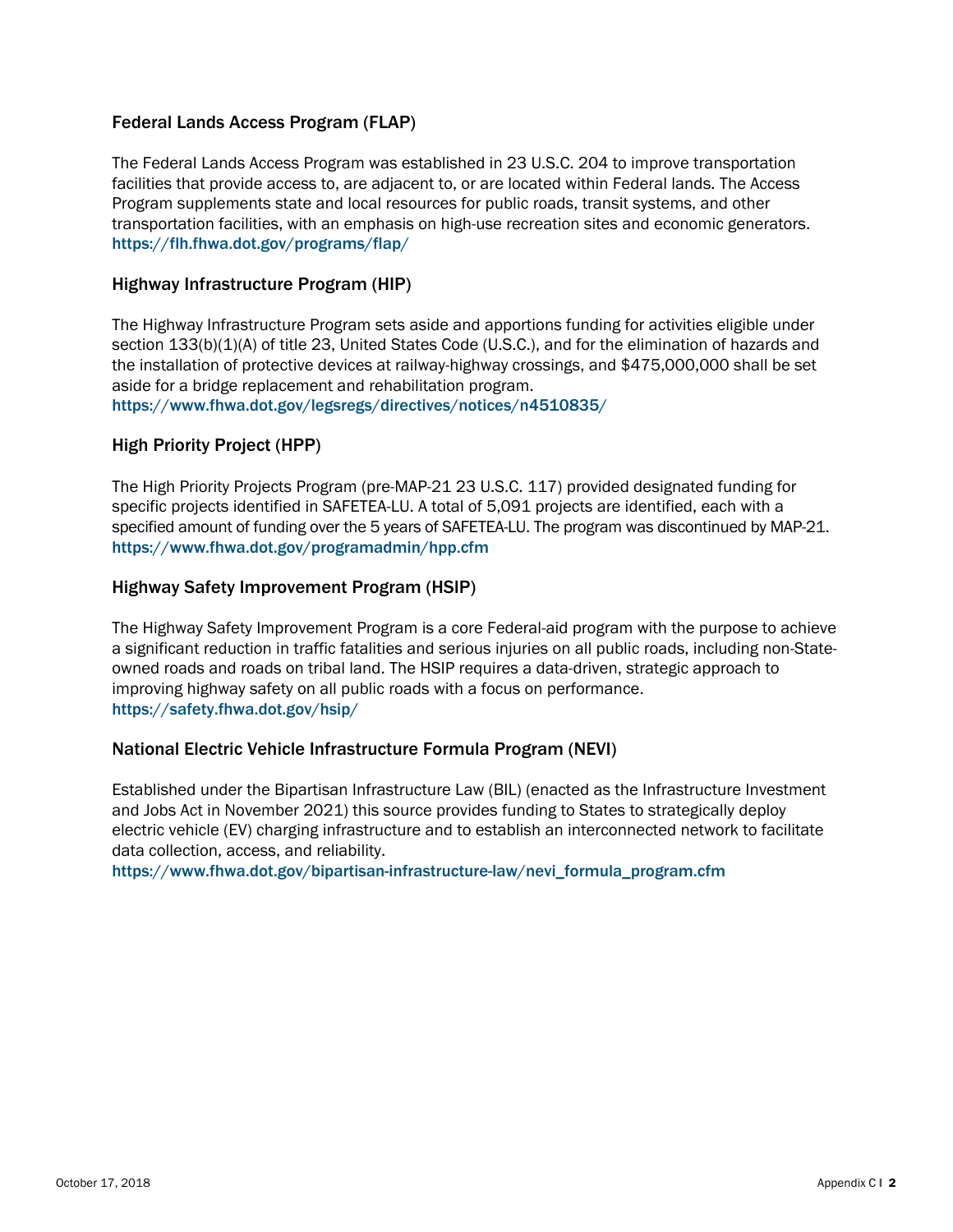# National Highway Freight Program (NHFP)

The FAST Act establishes a new National Highway Freight Program to improve the efficient movement of freight on the National Highway Freight Network (NHFN) and support several goals, including:

- investing in infrastructure and operational improvements that strengthen economic competitiveness, reduce congestion, reduce the cost of freight transportation, improve reliability, and increase productivity;
- improving the safety, security, efficiency, and resiliency of freight transportation in rural and urban areas;
- improving the state of good repair of the NHFN;
- using innovation and advanced technology to improve NHFN safety, efficiency, and reliability;
- improving the efficiency and productivity of the NHFN;
- improving State flexibility to support multi-State corridor planning and address highway freight connectivity; and
- reducing the environmental impacts of freight movement on the NHFN. [23 U.S.C. 167 (a),  $(b)$ ]

#### https://www.fhwa.dot.gov/fastact/factsheets/nhfpfs.cfm

#### National Highway Performance Program

The FAST Act continues the National Highway Performance Program, which was established under MAP-21. The NHPP provides support for the condition and performance of the National Highway System (NHS), for the construction of new facilities on the NHS, and to ensure that investments of Federal-aid funds in highway construction are directed to support progress toward the achievement of performance targets established in a State's asset management plan for the NHS. https://www.fhwa.dot.gov/fastact/factsheets/nhppfs.cfm

# Regional Surface Transportation Planning

RSTP provides flexible funding to Northern Virginia, and similar regions across the country, that may be used for projects to improve and preserve conditions and performance on federal-aid highways, public bridges and tunnels, bicycle and pedestrian infrastructure, and transit capital projects. In Virginia, these funds are available to Metropolitan Planning Organizations (MPOs) with populations greater than 200,000. While the NVTA is not a federally designated MPO, it fulfills this function for Northern Virginia.

http://thenovaauthority.org/programming/cmaq-rstp/

# State Transportation Innovation Council (STIC)

The State Transportation Innovation Council Incentive program provides resources to help STICs foster a culture for innovation and make innovations standard practice in their States. Through the program, funding up to \$100,000 per State per Federal fiscal year is made available to support or offset the costs of standardizing innovative practices in a State transportation agency or other public sector STIC stakeholder. The program is administered by FHWA's Center for Accelerating Innovation. https://www.fhwa.dot.gov/innovation/stic/guidance.cfm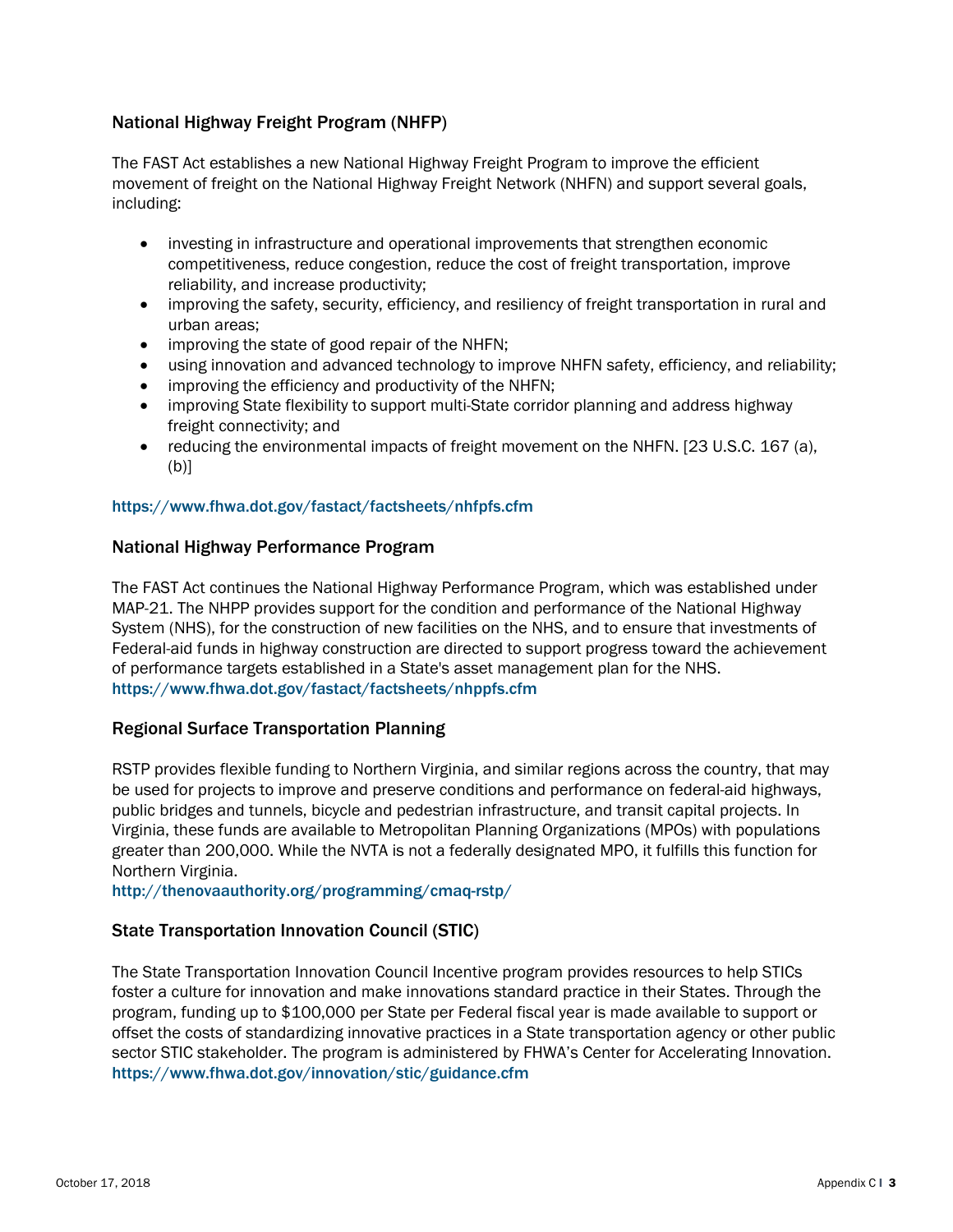# Surface Transportation Block Program (STBG)

The FAST Act converts the long-standing Surface Transportation Program into the Surface Transportation Block Grant Program acknowledging that this program has the most flexible eligibilities among all Federal-aid highway programs and aligning the program's name with how FHWA has historically administered it. [FAST Act § 1109(a)]. The STBG promotes flexibility in State and local transportation decisions and provides flexible funding to best address State and local transportation needs.

https://www.fhwa.dot.gov/fastact/factsheets/stbgfs.cfm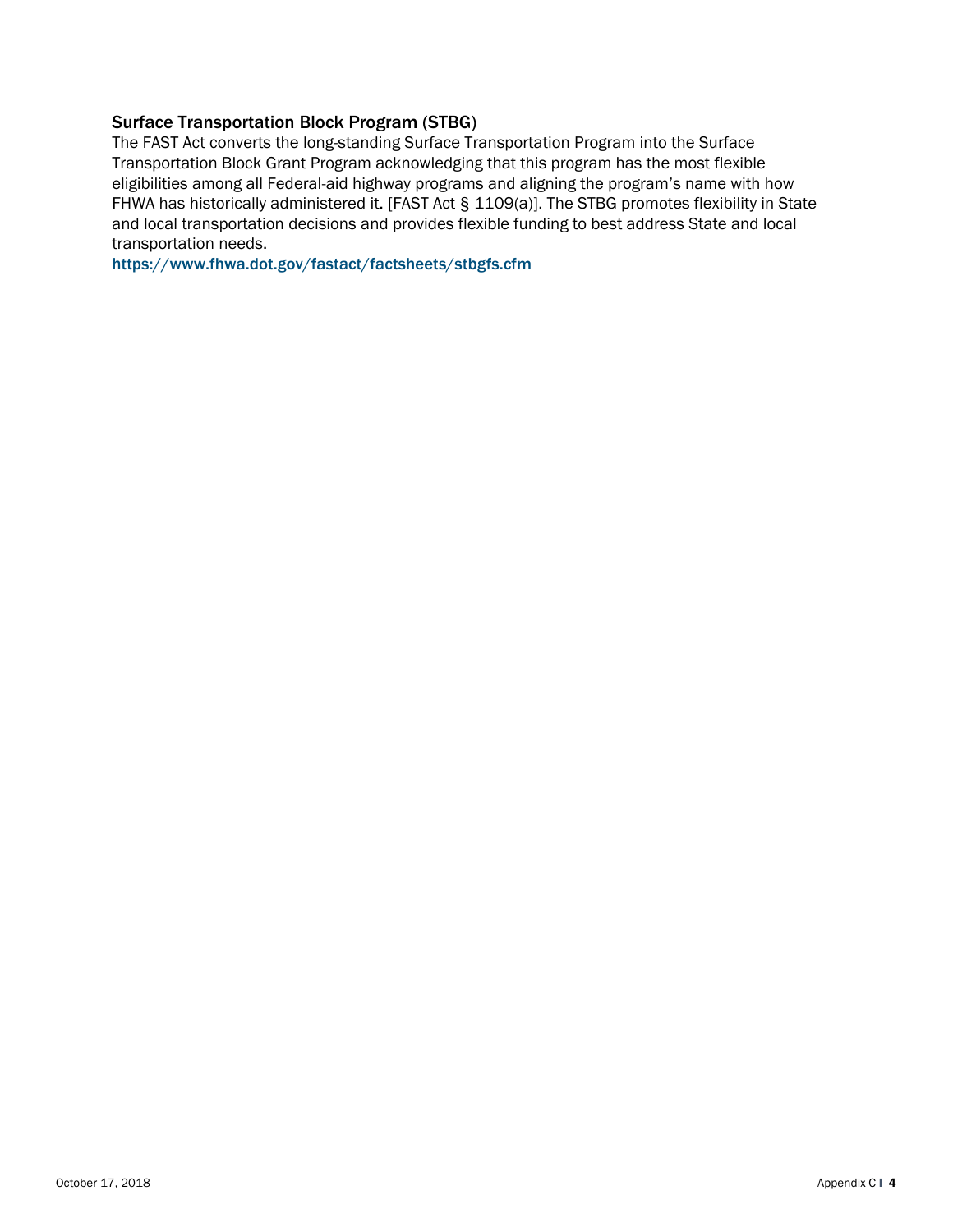# Transportation Alternatives Program (TAP)

The FAST Act eliminates the MAP-21 Transportation Alternatives Program (TAP) and replaces it with a set-aside of Surface Transportation Block Grant (STBG) program funding for transportation alternatives (TA). These set-aside funds include all projects and activities that were previously eligible under TAP, encompassing a variety of smaller-scale transportation projects such as pedestrian and bicycle facilities, recreational trails, safe routes to school projects, community improvements such as historic preservation and vegetation management, and environmental mitigation related to stormwater and habitat connectivity.

https://www.fhwa.dot.gov/fastact/factsheets/transportationalternativesfs.cfm

# FEDERAL TRANSIT ADMINISTRATION – TITLE III SOURCES

# Section 5303, Section 5304 – Metropolitan and State Planning Program

Provides funding and procedural requirements for multimodal transportation planning in metropolitan areas and states that is cooperative, continuous and comprehensive, resulting in longrange plans and short-range programs of transportation investment priorities. The planning programs are jointly administered by FTA and the Federal Highway Administration (FHWA), which provides additional funding.

https://www.transit.dot.gov/funding/grants/metropolitan-statewide-planning-andnonmetropolitan-transportation-planning-5303-5304

# Section 5307 - Urbanized Area Formula Program

The Urbanized Area Formula Funding program (49 U.S.C. 5307) makes federal resources available to urbanized areas and to governors for transit capital and operating assistance in urbanized areas and for transportation-related planning.

https://www.transit.dot.gov/funding/grants/urbanized-area-formula-grants-5307

#### Section 5309 - New Starts

Provides grants for new and expanded rail, bus rapid transit, and ferry systems that reflect local priorities to improve transportation options in key corridors. https://www.transit.dot.gov/funding/grant-programs/capital-investments/fact-sheet-fixedguideway-capital-investment-grants-new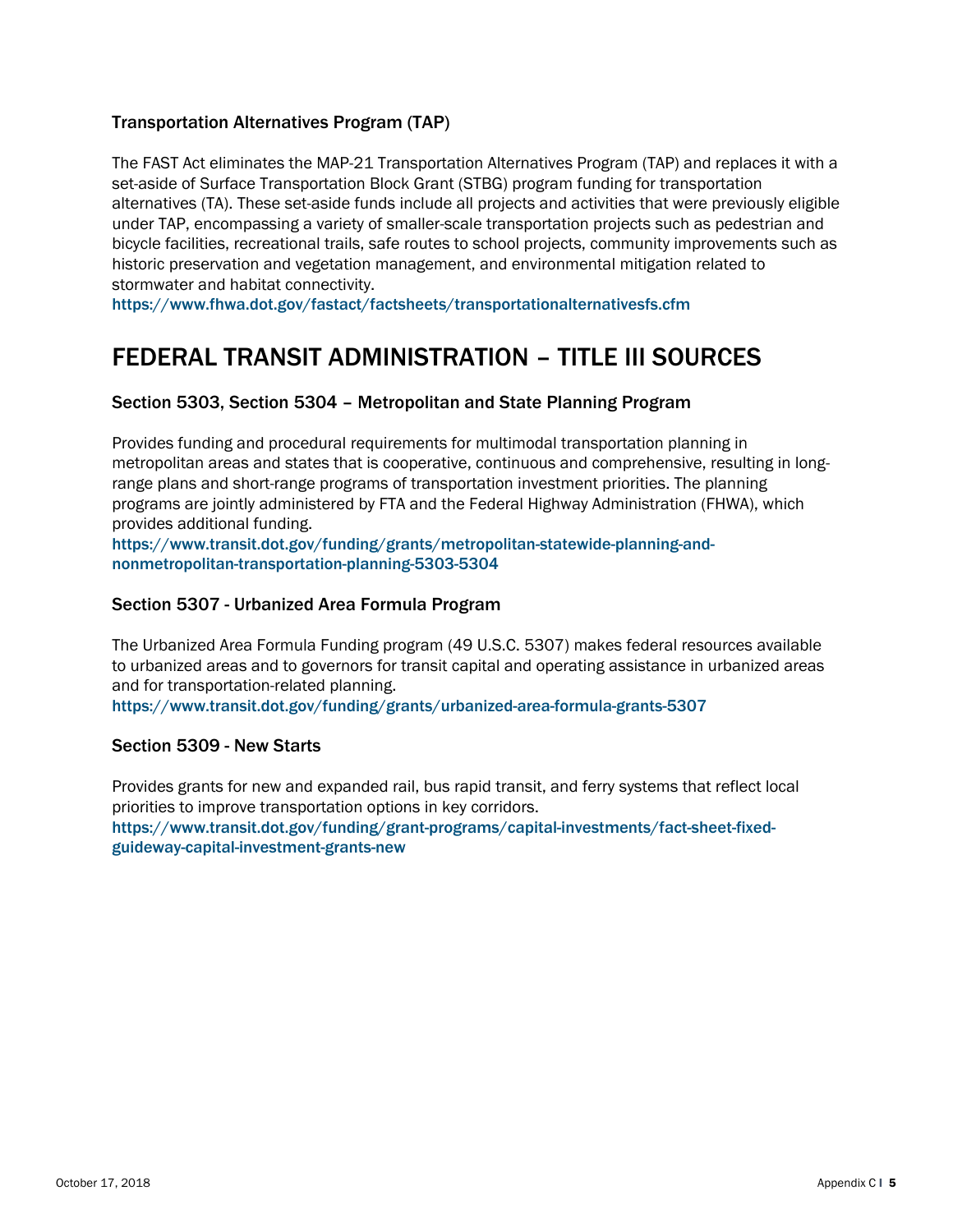## Section 5310 - Elderly & Persons with Disabilities Program

This program (49 U.S.C. 5310) provides formula funding to states for the purpose of assisting private nonprofit groups in meeting the transportation needs of older adults and people with disabilities when the transportation service provided is unavailable, insufficient, or inappropriate to meeting these needs.

https://www.transit.dot.gov/funding/grants/enhanced-mobility-seniors-individuals-disabilitiessection-5310

#### Section 5311 – Formula Grants for Rural Areas

The Formula Grants for Rural Areas program provides capital, planning, and operating assistance to states to support public transportation in rural areas with populations of less than 50,000, where many residents often rely on public transit to reach their destinations. The program also provides funding for state and national training and technical assistance through the Rural Transportation Assistance Program.

https://www.transit.dot.gov/rural-formula-grants-5311

#### Section 5337 - State of Good Repair Grant Funds

The State of Good Repair Grants Program (49 U.S.C. 5337) provides capital assistance for maintenance, replacement, and rehabilitation projects of high-intensity fixed guideway and bus systems to help transit agencies maintain assets in a state of good repair. Additionally, SGR grants are eligible for developing and implementing Transit Asset Management plans. https://www.transit.dot.gov/funding/grants/state-good-repair-grants-5337

#### Section 5339 (a) - Alternatives Analysis Funding

The objective of the Alternatives Analysis program (49 U.S.C. 5339) is to assist in financing the evaluation of all reasonable modal and multimodal alternatives and general alignment options for identified transportation needs in a particular, broadly defined travel corridor. https://www.transit.dot.gov/funding/grants/alternatives-analysis-5339

#### Section 5333 (b) – Bus and Bus Facilities Discretionary Program

The purpose of the Bus Program is to improve the condition of the nation's public transportation bus fleets, expand transportation access to employment, educational, and healthcare facilities, and to improve mobility options in rural and urban areas throughout the country. https://www.transit.dot.gov/funding/applying/notices-funding/5339b-bus-and-bus-facilitiesdiscretionary-program-bus-program-2016

#### Section 5339 (c) - Low or No Emission Vehicle Program

The Low or No Emission Competitive program provides funding to state and local governmental authorities for the purchase or lease of zero-emission and low-emission transit buses as well as acquisition, construction, and leasing of required supporting facilities. Under the FAST Act, \$55 million per year is available until fiscal year 2020.

https://www.transit.dot.gov/funding/grants/lowno